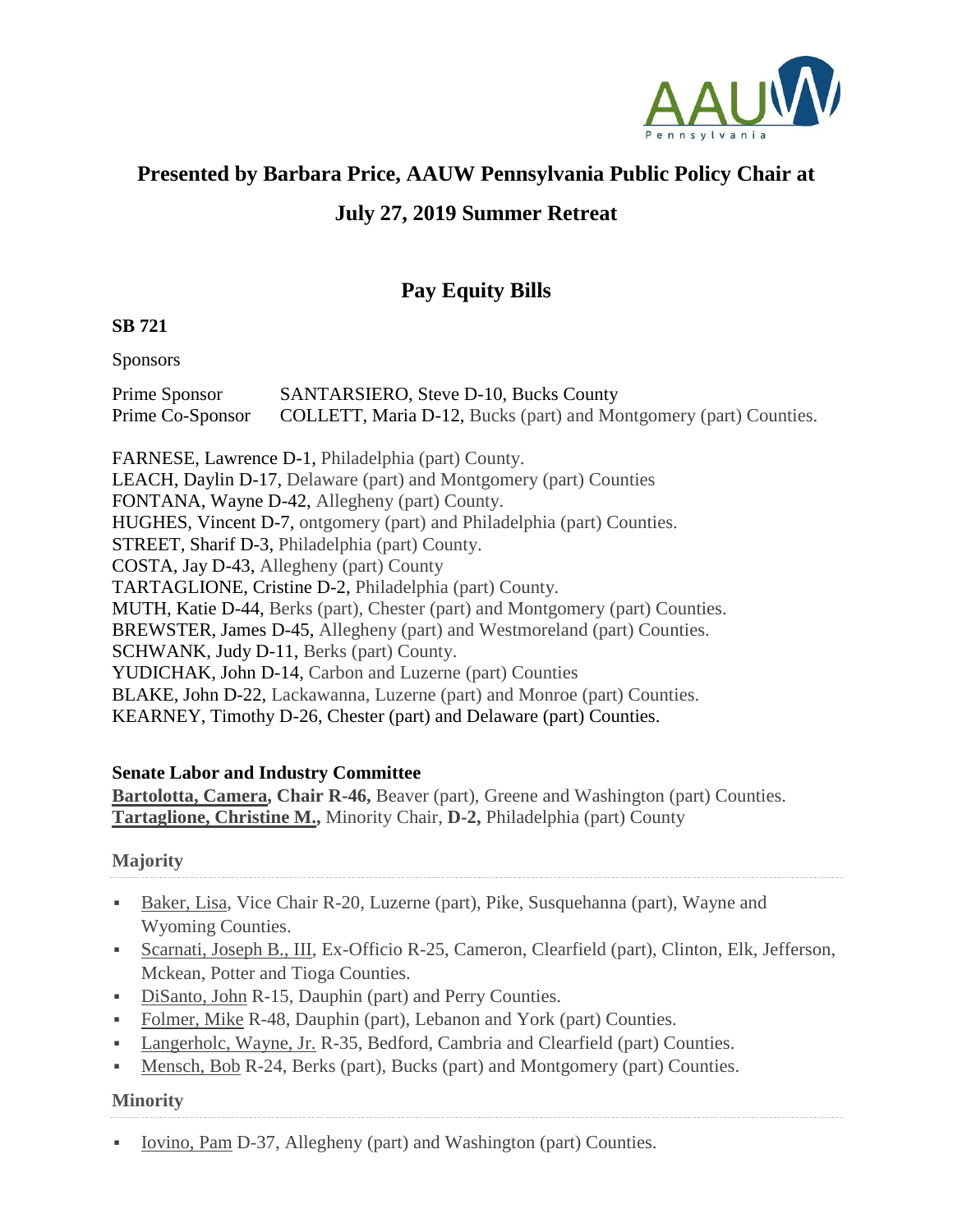- [Kearney, Timothy P.,](https://www.legis.state.pa.us/cfdocs/legis/home/member_information/senate_bio.cfm?id=1800) D-26, Chester (part) and Delaware (part) Counties.
- [Williams, Lindsey M.,](https://www.legis.state.pa.us/cfdocs/legis/home/member_information/senate_bio.cfm?id=1803) D-38, Allegheny (part) County.

#### **HB 850**

**Sponsors** 

Prime Sponsor SIMS, Brian D-182, Philadelphia County (Part) Prime Co-sponsor DAVIS, Tina D-141, Bucks County (Part)

SOLOMON, Jared D-202, Philadelphia County (Part) RABB, Christopher D-200, Philadelphia County (Part) DONATUCCI, Maria D-185, Philadelphia County (Part), Delaware County (Part) ZABEL, Mike D-163, Delaware County (Part) OTTEN, Danielle D-155, Chester County (Part) KENYATTA, Malcolm D-181, Philadelphia County (Part) KINSEY, Stephen D- 201, Philadelphia County (Part) BURGOS, Danilo D-197, Philadelphia County (Part) HILL-EVANS, Carol D-95, York County (Part) CALTAGIRONE, Thomas D-127, Berks County (Part) DeLUCA, Anthony D-32, Allegheny County (Part) ISAACSON, MaryLouise D-175, Philadelphia County (Part) SCHLOSSBERG, Michael D-132, Lehigh County (Part) YOUNGBLOOD, Rosita D-198, Philadelphia County (Part) FREEMAN, Robert D-136, Northampton County (Part) CIRESI, Joe D-146, Montgomery County (Part) DAVIS,Austin D-35, Allegheny County (Part) MURT, Thomas R-152, Montgomery County (Part) Philadelphia County (Part) TOOHIL Tarah R-116, Luzerne County (Part) McNEILL, Jeanne D-133, Lehigh County (Part) DALEY, Mary Jo D-148, Montgomery County (Part) GOODMAN, Neal D-123, Schuylkill County (Part) GALLOWAY,John D-140, Bucks County (Part) STURLA, Michael D-96, Lancaster County (Part) McCARTER, Stephen D-154, Montgomery County (Part) FRANKEL, Dan D-23, Allegheny County (Part) DEASY, Daniel D=27, Allegheny County (Part)

### **House Labor and Industry Committee**

**[Cox, Jim,](https://www.legis.state.pa.us/cfdocs/legis/home/member_information/house_bio.cfm?id=1114) Chair R-29,** Berks County (Part), Lancaster County (Part) **[Harkins, Patrick J.](https://www.legis.state.pa.us/cfdocs/legis/home/member_information/house_bio.cfm?id=1081) Democratic Chair, D-1,** Erie County (Part)

**Majority**

- [Mackenzie, Ryan E.,](https://www.legis.state.pa.us/cfdocs/legis/home/member_information/house_bio.cfm?id=1614) Vice Chair R-134, Lehigh County (Part), Berks County (Part)
- [Maloney, David M., Sr.,](https://www.legis.state.pa.us/cfdocs/legis/home/member_information/house_bio.cfm?id=1226) Secretary R-130, Berks County (Part)
- [Dush, Cris](https://www.legis.state.pa.us/cfdocs/legis/home/member_information/house_bio.cfm?id=1687) R-66, Jefferson County, Indiana County (Part)